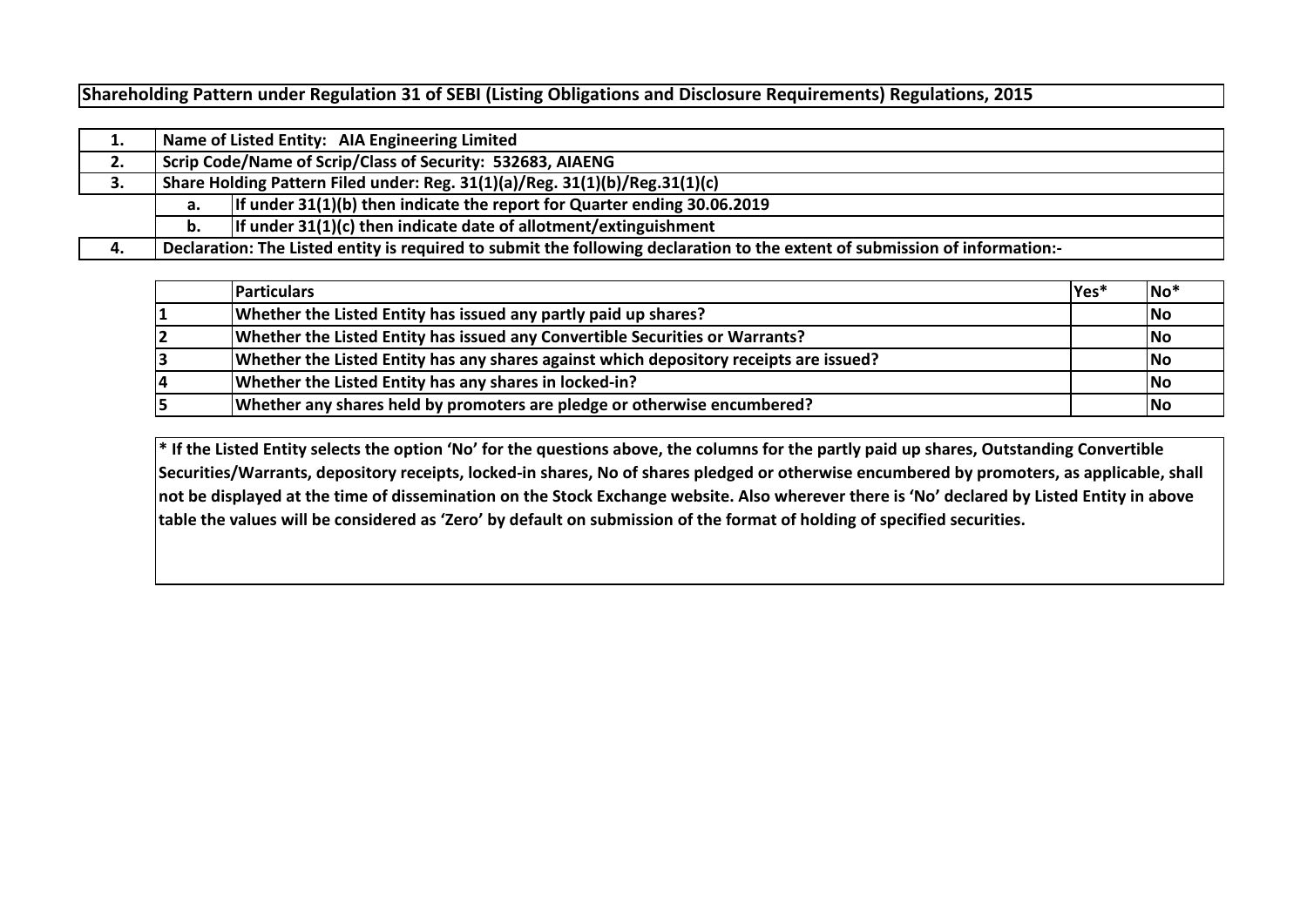|                   | Table I - Summary Statement holding of specified securities |                  |                      |        |                  |                              |                  |               |                            |                                            |                     |                       |             |         |               |                  |                                          |               |
|-------------------|-------------------------------------------------------------|------------------|----------------------|--------|------------------|------------------------------|------------------|---------------|----------------------------|--------------------------------------------|---------------------|-----------------------|-------------|---------|---------------|------------------|------------------------------------------|---------------|
|                   |                                                             |                  |                      |        |                  |                              |                  |               |                            |                                            |                     |                       |             |         |               |                  |                                          |               |
|                   |                                                             |                  |                      |        |                  |                              |                  |               |                            |                                            |                     |                       | Sharehold   |         |               |                  |                                          |               |
|                   |                                                             |                  |                      |        |                  |                              |                  |               |                            |                                            |                     |                       | ing, as a   |         |               | Number of Shares |                                          |               |
|                   |                                                             |                  |                      |        |                  |                              |                  |               |                            | Number of Voting Rights held in each class |                     |                       |             |         |               |                  | Number of Locked in pledged or otherwise |               |
|                   |                                                             |                  |                      |        |                  |                              |                  | of securities |                            |                                            |                     |                       | assuming    | shares  |               | encumbered       |                                          |               |
|                   |                                                             |                  |                      |        |                  |                              |                  |               |                            |                                            |                     |                       | <b>full</b> |         |               |                  |                                          |               |
|                   |                                                             |                  |                      |        |                  |                              |                  |               |                            |                                            |                     |                       | conversio   |         |               |                  |                                          |               |
|                   |                                                             |                  |                      |        |                  |                              |                  |               | <b>No of Voting Rights</b> |                                            |                     |                       | In of       |         |               |                  |                                          |               |
|                   |                                                             |                  |                      |        |                  |                              | <b>Sharehold</b> |               |                            |                                            |                     | INo. of               | convertibl  |         |               |                  |                                          |               |
|                   |                                                             |                  |                      |        |                  |                              | ing as a %       |               |                            |                                            |                     | <b>Shares</b>         |             |         |               |                  |                                          |               |
|                   |                                                             |                  |                      |        |                  |                              | of total         |               |                            |                                            |                     | Underlying securities |             |         |               |                  |                                          |               |
|                   |                                                             |                  |                      | No. of | No. of           |                              | lno. of          |               |                            |                                            |                     | Outstandin   (as a    |             |         |               |                  |                                          | <b>Number</b> |
|                   |                                                             |                  | No. of               | Partly | shares           |                              | <b>Ishares</b>   |               |                            |                                            |                     |                       | percentag   |         |               |                  |                                          | of equity     |
|                   |                                                             |                  | fully paid   paid-up |        | underlyin        |                              | (calculate       |               |                            |                                            |                     | convertible e of      |             |         | As a % of     |                  | As a % of                                | shares        |
|                   |                                                             | Nos. of          | up equity equity     |        |                  | Total nos. d as per          |                  |               |                            |                                            |                     | Total as a Securities | diluted     |         | total         |                  | total                                    | held in       |
|                   |                                                             | sharehold shares |                      | shares | Depositor shares |                              | SCRR,            | Class eg:     |                            |                                            | % of                | (including            | share       |         | <b>Shares</b> |                  | <b>Shares</b>                            | demateria     |
| <b>Category</b>   | <b>Category of shareholder</b>                              | ers              | held                 | held   | y Receipts held  |                              | 1957)            |               | Class eg: y Total          |                                            | (A+B+C)             | <b>Warrants</b> )     | capital)    | No. (a) | held(b)       | No. (a)          | held(b)                                  | lised form    |
| (1)               | (II)                                                        | (III)            | (IV)                 | (V)    | (VI)             | $(VII) =$                    | (VIII) As a      |               |                            | (IX)                                       |                     | (X)                   | $(XI) =$    |         | (XII)         |                  | (XIII)                                   | (XIV)         |
| (A)               | <b>Promoter &amp; Promoter Group</b>                        |                  | 55148921 0           |        |                  | 55148921 58.4698             |                  | 55148921 0    |                            | 55148921 58.4698                           |                     | ١o                    | 58.4698     | 10      | 0.0000        |                  | 0.0000                                   | 55148921      |
|                   | <b>Public</b>                                               | 17722            | 39171449 0           |        |                  | 39171449 41.5302             |                  | 39171449 0    |                            | 39171449 41.5302                           |                     |                       | 41.5302     |         | 0.0000        | <b>NA</b>        | <b>NA</b>                                | 39171319      |
| $\frac{(B)}{(C)}$ | Non Promoter - Non Public                                   |                  |                      |        |                  |                              |                  |               |                            |                                            |                     |                       |             |         | 0.0000        | <b>NA</b>        | <b>NA</b>                                |               |
| (C1)              | <b>Shares Underlying DRs</b>                                |                  | I٥                   |        |                  |                              | 0.0000           | 0             |                            |                                            | 0.0000              |                       | 0.0000      | 10      | 0.0000        | <b>NA</b>        | <b>NA</b>                                |               |
| (C2)              | <b>Shares Held By Employee Trust</b>                        |                  | ١o                   |        |                  |                              | 0.0000           |               |                            |                                            | 0.0000              |                       | 0.0000      | 10      | 0.0000        | <b>NA</b>        | <b>NA</b>                                |               |
|                   | Total                                                       | 17726            | 94320370 0           |        |                  | 94320370 100.0000 94320370 0 |                  |               |                            |                                            | 94320370 100.0000 0 |                       | 100.0000 0  |         | 0.0000        |                  | 0.0000                                   | 94320240      |

## **AIA Engineering Limited**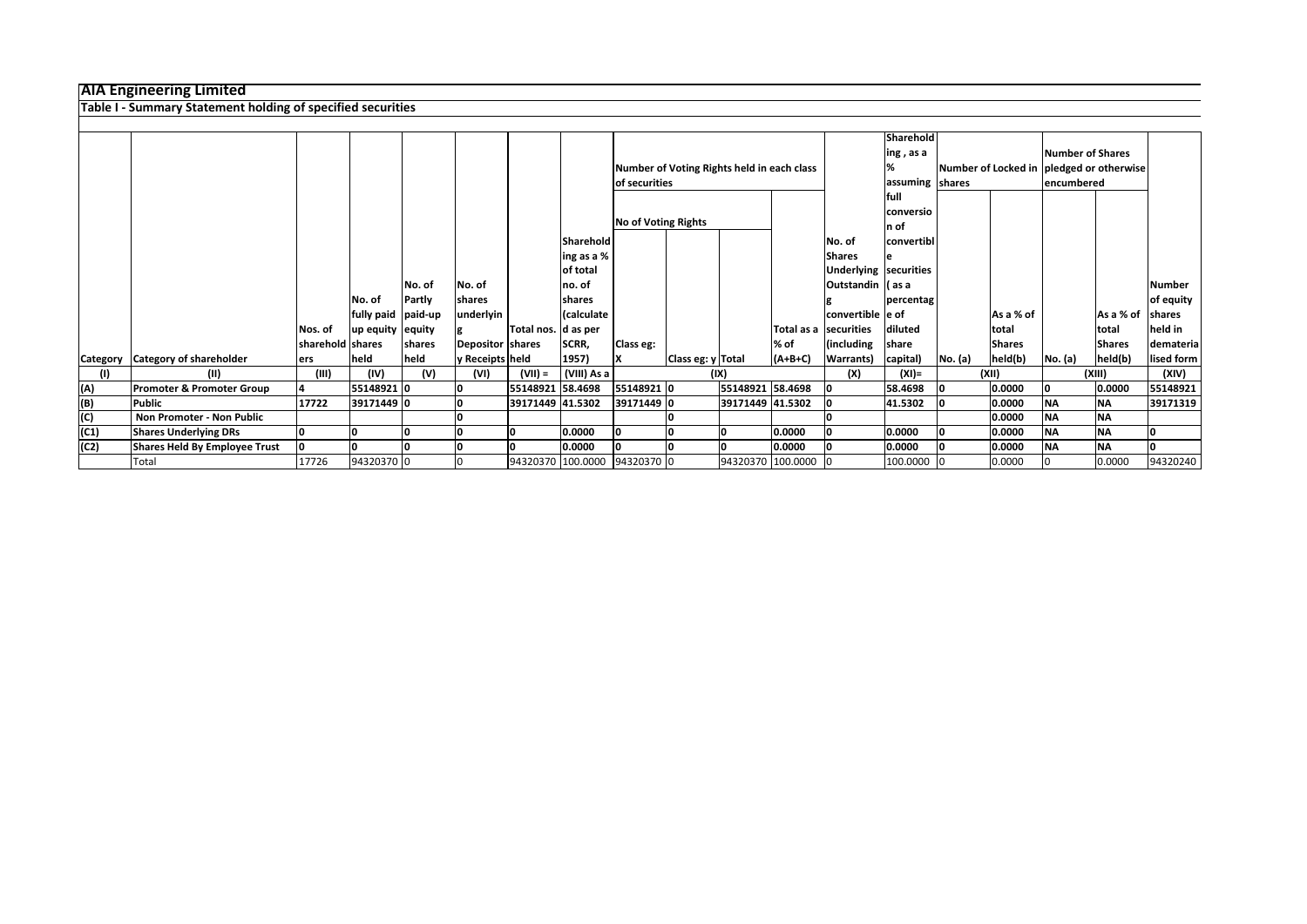|     | <b>AIA Engineering Limited</b>                                                       |            |                               |                  |                     |                                                                    |                                |                                                             |                     |                                            |                    |                                                                                      |                                                                                       |         |                           |                                |                           |                                                              |
|-----|--------------------------------------------------------------------------------------|------------|-------------------------------|------------------|---------------------|--------------------------------------------------------------------|--------------------------------|-------------------------------------------------------------|---------------------|--------------------------------------------|--------------------|--------------------------------------------------------------------------------------|---------------------------------------------------------------------------------------|---------|---------------------------|--------------------------------|---------------------------|--------------------------------------------------------------|
|     | Table II - Statement showing shareholding pattern of the Promoter and Promoter Group |            |                               |                  |                     |                                                                    |                                |                                                             |                     |                                            |                    |                                                                                      |                                                                                       |         |                           |                                |                           |                                                              |
|     |                                                                                      |            |                               |                  |                     |                                                                    |                                |                                                             |                     |                                            |                    |                                                                                      |                                                                                       |         |                           |                                |                           |                                                              |
|     |                                                                                      |            |                               |                  |                     |                                                                    |                                |                                                             | of securities       | Number of Voting Rights held in each class |                    |                                                                                      | Sharehold                                                                             | shares  | Number of Locked in       | Number of Shares<br>encumbered | pledged or otherwise      |                                                              |
|     |                                                                                      |            |                               |                  |                     |                                                                    |                                | Sharehold                                                   | No of Voting Rights |                                            |                    | No. of<br><b>Shares</b>                                                              | $\ln g$ , as a<br>assuming<br> full<br>conversio<br>$ n$ of<br>Underlyin   convertibl |         |                           |                                |                           |                                                              |
|     |                                                                                      |            | Nos. of<br>shareholder equity | paid up          | up equity<br>shares | No. of fully Partly paid-No. of shares<br>underlying<br>Depository | Total nos.                     | ing %<br>calculated<br>as per<br>SCRR,<br>1957 As a<br>% of | Class eg:           |                                            | % of               | Outstandi   securities<br>ng<br>Total as a  securities   diluted<br>(including share | l (as a<br>convertibl percentag<br>e of                                               |         | As a % of<br>total Shares |                                | As a % of<br>total Shares | <b>Number</b><br>of equity<br>shares<br>held in<br>demateria |
|     | <b>Category &amp; Name of the shareholders</b>                                       | PAN        |                               | shares held held |                     | <b>Receipts</b>                                                    | shares held $(A+B+C2)$ X       |                                                             |                     | Class eg: y Total                          | $(A+B+C)$          | <b>Warrants</b> ) capital)                                                           |                                                                                       | No. (a) | held(b)                   | No. (a)                        | held(b)                   | lised form                                                   |
|     |                                                                                      | (11)       | (III)                         | (IV)             | (V)                 | (VI)                                                               | $(VII) =$                      | (VIII) As a                                                 |                     | (IX)                                       |                    | (X)                                                                                  | $(XI) =$                                                                              |         | (XII)                     |                                | (XIII)                    | (XIV)                                                        |
|     | Indian                                                                               |            |                               |                  |                     |                                                                    |                                |                                                             |                     |                                            |                    |                                                                                      |                                                                                       |         |                           |                                |                           |                                                              |
| (a) | Individuals / Hindu Undivided Family                                                 |            |                               | 55148921         |                     |                                                                    | 55148921                       | 58.4698                                                     | 55148921 0          |                                            | 55148921 58.4698   |                                                                                      | 58.4698                                                                               |         | 0.0000                    |                                | 0.0000                    | 55148921                                                     |
|     | Bhadresh Kantilal Shah                                                               | ANFPS7040G |                               | 55128901         |                     |                                                                    | 55128901                       | 58.4486                                                     | 55128901            |                                            | 55128901 58.4486   |                                                                                      | 58.4486                                                                               |         | 0.0000                    |                                | 0.0000                    | 55128901                                                     |
|     | Khushali Bhadreshbhai Shah                                                           | AFGPS2913H |                               | 10010            |                     |                                                                    | 10010                          | 0.0106                                                      | 10010               | 10010                                      | 0.0106             |                                                                                      | 0.0106                                                                                |         | 0.0000                    |                                | 0.0000                    | 10010                                                        |
|     | Bhumika B Shah                                                                       | AFGPS2824F |                               | 10005            |                     |                                                                    | 10005                          | 0.0106                                                      | 10005               | 10005                                      | 0.0106             |                                                                                      | 0.0106                                                                                |         | 0.0000                    |                                | 0.0000                    | 10005                                                        |
|     | Gita Bhadresh Shah                                                                   | ANEPS5859E |                               |                  |                     |                                                                    |                                | 0.0000                                                      |                     |                                            | 0.0000             |                                                                                      | 0.0000                                                                                |         | 0.0000                    |                                | 0.0000                    |                                                              |
| (b) | Central Government / State Government(s)                                             |            |                               |                  |                     |                                                                    |                                | 0.0000                                                      | ١n                  |                                            | 0.0000             |                                                                                      | 0.0000                                                                                |         | 0.0000                    |                                | 0.0000                    | I٥                                                           |
| (c) | <b>Financial Institutions / Banks</b>                                                |            |                               | 10               |                     | ١o                                                                 | I۵                             | 0.0000                                                      | $ 0\rangle$         | 10<br>١o                                   | 0.0000             | ١o                                                                                   | 0.0000                                                                                | ١n      | 0.0000                    | l0.                            | 0.0000                    | 10                                                           |
| (d) | <b>Any Other (Specify)</b>                                                           |            |                               | I∩               |                     |                                                                    |                                | 0.0000                                                      |                     |                                            | 0.0000             |                                                                                      | 0.0000                                                                                |         | 0.0000                    |                                | 0.0000                    | l٥                                                           |
|     | Sub Total (A)(1)                                                                     |            |                               | 55148921         |                     |                                                                    | 55148921                       | 58.4698                                                     | 55148921 0          |                                            | 55148921 58.4698   |                                                                                      | 58.4698                                                                               |         | 0.0000                    |                                | 0.0000                    | 55148921                                                     |
|     | Foreign                                                                              |            |                               |                  |                     |                                                                    |                                |                                                             |                     |                                            |                    |                                                                                      |                                                                                       |         |                           |                                |                           |                                                              |
|     | Individuals (Non-Resident Individuals / Foreign                                      |            |                               |                  |                     |                                                                    |                                |                                                             |                     |                                            |                    |                                                                                      |                                                                                       |         |                           |                                |                           |                                                              |
| (a) | Individuals)                                                                         |            |                               |                  |                     |                                                                    |                                | 0.0000                                                      |                     |                                            | 0.0000             | חו                                                                                   | 0.0000                                                                                |         | 0.0000                    |                                | 0.0000                    |                                                              |
| (b) | Government                                                                           |            |                               | I∩               |                     |                                                                    |                                | 0.0000                                                      |                     |                                            | 0.0000             |                                                                                      | 0.0000                                                                                |         | 0.0000                    |                                | 0.0000                    | l0                                                           |
| (c) | Institutions                                                                         |            |                               |                  |                     |                                                                    |                                | 0.0000                                                      |                     |                                            | 0.0000             |                                                                                      | 0.0000                                                                                |         | 0.0000                    |                                | 0.0000                    | I٥                                                           |
| (d) | <b>Foreign Portfolio Investor</b>                                                    |            |                               |                  |                     |                                                                    |                                | 0.0000                                                      |                     |                                            | 0.0000             |                                                                                      | 0.0000                                                                                |         | 0.0000                    |                                | 0.0000                    | I٥                                                           |
| (e) | <b>Any Other (Specify)</b>                                                           |            |                               |                  |                     |                                                                    |                                | 0.0000                                                      |                     |                                            | 0.0000             |                                                                                      | 0.0000                                                                                |         | 0.0000                    |                                | 0.0000                    | l٥                                                           |
|     | Sub Total (A)(2)                                                                     |            |                               | I∩               |                     |                                                                    |                                | 0.0000                                                      |                     | n                                          | 0.0000             |                                                                                      | 0.0000                                                                                |         | 0.0000                    |                                | 0.0000                    | I٥                                                           |
|     | <b>Total Shareholding Of Promoter And Promoter</b><br>$ Group(A)=(A)(1)+(A)(2) $     |            |                               | 55148921 0       |                     |                                                                    | 55148921  58.4698  55148921  0 |                                                             |                     |                                            | 55148921 58.4698 0 |                                                                                      | 58.4698                                                                               |         | 0.0000                    |                                | 0.0000                    | 55148921                                                     |

**(1) PAN would not be displayed on website of Stock Exchange(s)** 

**(2) The term 'Encumbrance' has the same meaning as assigned under regulation 28(3) of SEBI (Substantial Acquisition of Shares and Takeovers) Regulations, 2011.**

**Details of Shares which remain unclaimed may be given hear along with details such as number of shareholders, outstanding shares held in demat/unclaimed suspense account, voting rights which are frozen etc.**

**Note :**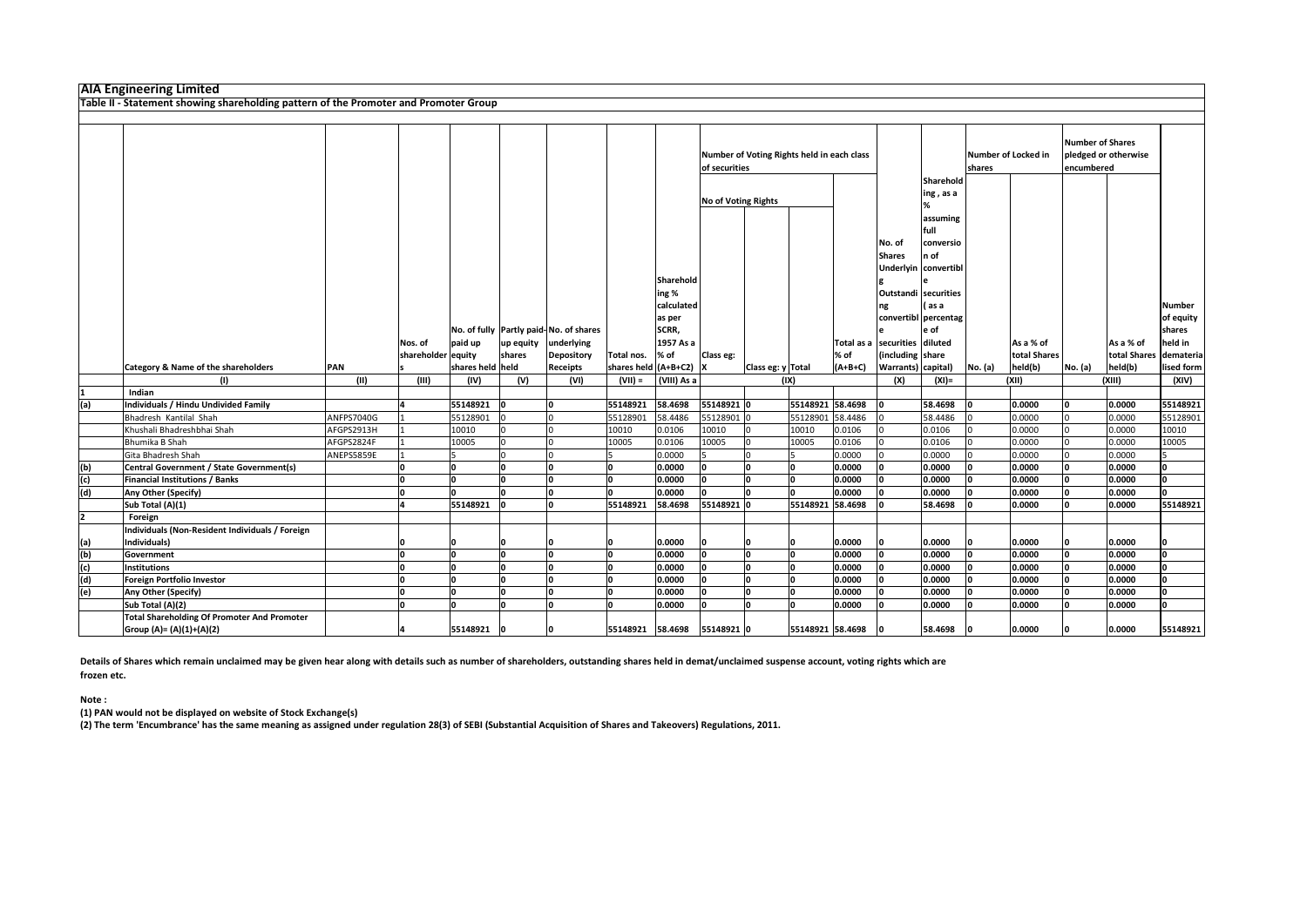| Table III - Statement showing shareholding pattern of the Public shareholder<br><b>Number of Shares</b><br>Number of Locked in<br>pledged or otherwise<br>Number of Voting Rights held in each class<br>of securities<br>encumbered<br>shares<br>No of Voting Rights<br>Shareholding,<br>No. of<br>as a %<br>Sharehold<br><b>Shares</b><br>ing %<br>Underlying assuming full<br><b>Number</b><br>Outstandin conversion of<br>No. of<br>calculate<br>convertible<br>d as per<br>shares<br>shares<br>SCRR,<br>No. of fully   Partly paid-underlyin<br>convertible securities (as a<br>held in<br>As a % of<br>As a % of<br>1957 As a<br>paid up<br>Total as a securities<br>total<br>Nos. of<br>up equity g<br>percentage of<br>total<br>$%$ of<br>(including<br>diluted share<br>shareholde equity<br>shares<br>Depositor Total nos.<br>% of<br>Class eg: $\vert$ Class eg:<br><b>Shares</b><br>alised<br><b>Shares</b><br>shares held held<br>held(b)<br><b>PAN</b><br>y Receipts shares held (A+B+C2)  X<br>Total<br>$(A+B+C)$<br>No. (a)<br>held(b)<br><b>Category &amp; Name of the shareholders</b><br>Warrants) capital)<br>No. (a)<br>form<br>(VIII) As a<br>$(XI) = (VII)+(X)$<br>$(VII) =$<br>$(IV)+(V)+$<br>$%$ of<br>As a % of<br>(1)<br>(11)<br>(IX)<br>(III)<br>(IV)<br>(V)<br>(VI)<br>$(A+B+C2)$<br>(X)<br>$(A+B+C2)$<br>(XII)<br>(XIII)<br>(XIV)<br>(VI)<br><b>Institutions</b><br>(a)<br>14.0778<br>13278231 0<br>13278231 14.0778<br>0.0000<br>25<br>13278231<br>13278231<br>l٥<br><b>NA</b><br>13278231<br><b>Mutual Fund</b><br>14.0778<br><b>NA</b><br>Hdfc Trustee Company Ltd - A/C Hdfc Mid -<br>2.9384<br>2771509<br>2.9384<br>2.9384<br>2771509<br>Capopportunities Fund<br>AAATH1809A<br>2771509<br>2771509<br>2771509<br>0.0000<br><b>NA</b><br>NA<br>L&T Mutual Fund Trustee Limited-L&T Emerging<br><b>Businesses Fund</b><br>AAATC4460E<br>1913184<br>1913184<br>2.0284<br>1913184 0<br>1913184 2.0284<br>2.0284<br>0.0000<br><b>NA</b><br>1913184<br>$10-10$<br>10<br>NA.<br><b>NA</b><br>1792212 0<br>1792212<br>1.9001<br>1792212<br>1792212<br>1.9001<br>1.9001<br>0<br>0.0000<br>1792212<br>Sbi Equity Hybrid Fund<br>AABTS6407Q<br>NΑ<br>0.0000<br>1349519<br>1.4308<br><b>NA</b><br>Kotak Standard Multicap Fund<br>AAATK4475F<br>1349519<br>1349519<br>1.4308<br>1349519<br>1.4308<br>1349519<br>IO.<br>ΝA<br>(b)<br>0.0000<br>0.0000<br>0.0000<br>0.0000<br><b>NA</b><br><b>Venture Capital Funds</b><br><b>NA</b><br>10<br>I٥<br>$\overline{c}$<br>419501<br>0.4448<br>419501<br>419501<br>0.4448<br>0.0000<br><b>Alternate Investment Funds</b><br>419501<br>0.4448<br><b>NA</b><br>419501<br><b>NA</b><br>I٥<br>(d)<br>0.0000<br>0.0000<br>0.0000<br>I٥<br>0.0000<br><b>NA</b><br><b>Foreign Venture Capital Investors</b><br>I٥<br><b>NA</b><br>n.<br>١n<br>(e)<br>20570527 0<br>20570527 21.8092<br>136<br>20570527<br>20570527<br>21.8092<br>21.8092<br>10<br>0.0000<br><b>NA</b><br>20570527<br>Foreign Portfolio Investor<br><b>NA</b><br>Nalanda India Equity Fund Limited<br>AADCN6131F<br>9127809<br>9.6775<br>9127809<br>9127809<br>9.6775<br>9.6775<br>0.0000<br><b>NA</b><br>9127809<br>9127809<br><b>NA</b><br>IO.<br>AAHCA7302F<br>1408327<br>1408327<br>1.4931<br>1408327<br>1408327<br>1.4931<br>0.0000<br>1408327<br>Pinebridge Investments Gf Mauritius Limited<br>1.4931<br><b>NA</b><br>NA<br>992659<br>1.0524<br>992659<br>992659<br>1.0524<br>1.0524<br>0.0000<br><b>NA</b><br>992659<br>Matthews India Fund<br>AABTM6157F<br>992659<br>I0 -<br><b>NA</b><br>(f)<br><b>Financial Institutions / Banks</b><br>0.0204<br> 0.0204 <br>0.0204<br>0.0000<br><b>NA</b><br>19200<br>19200<br>19200<br>l0<br><b>NA</b><br>19200<br>19200<br>(g)<br>0.0000<br>0.0000<br><b>NA</b><br>0.0000<br>0.0000<br><b>NA</b><br><b>Insurance Companies</b><br>I٥<br>I٥<br>(h)<br><b>Provident Funds/ Pension Funds</b><br>0.0000<br>0.0000<br>0.0000<br><b>NA</b><br>I٥<br>0.0000<br>I٥<br><b>NA</b><br>I٥<br>I٥<br>(i)<br>0.0000<br>0.0000<br><b>NA</b><br>l٥<br>Any Other (Specify)<br>I∩<br>I٥<br>0.0000<br>10<br>0.0000<br><b>NA</b> | <b>AIA Engineering Limited</b> |     |          |  |          |         |            |  |  |         |    |        |           |           |                             |
|-------------------------------------------------------------------------------------------------------------------------------------------------------------------------------------------------------------------------------------------------------------------------------------------------------------------------------------------------------------------------------------------------------------------------------------------------------------------------------------------------------------------------------------------------------------------------------------------------------------------------------------------------------------------------------------------------------------------------------------------------------------------------------------------------------------------------------------------------------------------------------------------------------------------------------------------------------------------------------------------------------------------------------------------------------------------------------------------------------------------------------------------------------------------------------------------------------------------------------------------------------------------------------------------------------------------------------------------------------------------------------------------------------------------------------------------------------------------------------------------------------------------------------------------------------------------------------------------------------------------------------------------------------------------------------------------------------------------------------------------------------------------------------------------------------------------------------------------------------------------------------------------------------------------------------------------------------------------------------------------------------------------------------------------------------------------------------------------------------------------------------------------------------------------------------------------------------------------------------------------------------------------------------------------------------------------------------------------------------------------------------------------------------------------------------------------------------------------------------------------------------------------------------------------------------------------------------------------------------------------------------------------------------------------------------------------------------------------------------------------------------------------------------------------------------------------------------------------------------------------------------------------------------------------------------------------------------------------------------------------------------------------------------------------------------------------------------------------------------------------------------------------------------------------------------------------------------------------------------------------------------------------------------------------------------------------------------------------------------------------------------------------------------------------------------------------------------------------------------------------------------------------------------------------------------------------------------------------------------------------------------------------------------------------------------------------------------------------------------------------------------------------------------------------------------------------------------------------------------------------------------------------------------------------------------------------------------------------------------------------------------------------------------------------------------------------------------------|--------------------------------|-----|----------|--|----------|---------|------------|--|--|---------|----|--------|-----------|-----------|-----------------------------|
|                                                                                                                                                                                                                                                                                                                                                                                                                                                                                                                                                                                                                                                                                                                                                                                                                                                                                                                                                                                                                                                                                                                                                                                                                                                                                                                                                                                                                                                                                                                                                                                                                                                                                                                                                                                                                                                                                                                                                                                                                                                                                                                                                                                                                                                                                                                                                                                                                                                                                                                                                                                                                                                                                                                                                                                                                                                                                                                                                                                                                                                                                                                                                                                                                                                                                                                                                                                                                                                                                                                                                                                                                                                                                                                                                                                                                                                                                                                                                                                                                                                                                     |                                |     |          |  |          |         |            |  |  |         |    |        |           |           |                             |
|                                                                                                                                                                                                                                                                                                                                                                                                                                                                                                                                                                                                                                                                                                                                                                                                                                                                                                                                                                                                                                                                                                                                                                                                                                                                                                                                                                                                                                                                                                                                                                                                                                                                                                                                                                                                                                                                                                                                                                                                                                                                                                                                                                                                                                                                                                                                                                                                                                                                                                                                                                                                                                                                                                                                                                                                                                                                                                                                                                                                                                                                                                                                                                                                                                                                                                                                                                                                                                                                                                                                                                                                                                                                                                                                                                                                                                                                                                                                                                                                                                                                                     |                                |     |          |  |          |         |            |  |  |         |    |        |           |           |                             |
|                                                                                                                                                                                                                                                                                                                                                                                                                                                                                                                                                                                                                                                                                                                                                                                                                                                                                                                                                                                                                                                                                                                                                                                                                                                                                                                                                                                                                                                                                                                                                                                                                                                                                                                                                                                                                                                                                                                                                                                                                                                                                                                                                                                                                                                                                                                                                                                                                                                                                                                                                                                                                                                                                                                                                                                                                                                                                                                                                                                                                                                                                                                                                                                                                                                                                                                                                                                                                                                                                                                                                                                                                                                                                                                                                                                                                                                                                                                                                                                                                                                                                     |                                |     |          |  |          |         |            |  |  |         |    |        |           |           |                             |
|                                                                                                                                                                                                                                                                                                                                                                                                                                                                                                                                                                                                                                                                                                                                                                                                                                                                                                                                                                                                                                                                                                                                                                                                                                                                                                                                                                                                                                                                                                                                                                                                                                                                                                                                                                                                                                                                                                                                                                                                                                                                                                                                                                                                                                                                                                                                                                                                                                                                                                                                                                                                                                                                                                                                                                                                                                                                                                                                                                                                                                                                                                                                                                                                                                                                                                                                                                                                                                                                                                                                                                                                                                                                                                                                                                                                                                                                                                                                                                                                                                                                                     |                                |     |          |  |          |         |            |  |  |         |    |        |           |           | $of$ equity $ $<br>demateri |
|                                                                                                                                                                                                                                                                                                                                                                                                                                                                                                                                                                                                                                                                                                                                                                                                                                                                                                                                                                                                                                                                                                                                                                                                                                                                                                                                                                                                                                                                                                                                                                                                                                                                                                                                                                                                                                                                                                                                                                                                                                                                                                                                                                                                                                                                                                                                                                                                                                                                                                                                                                                                                                                                                                                                                                                                                                                                                                                                                                                                                                                                                                                                                                                                                                                                                                                                                                                                                                                                                                                                                                                                                                                                                                                                                                                                                                                                                                                                                                                                                                                                                     |                                |     |          |  |          |         |            |  |  |         |    |        |           |           |                             |
|                                                                                                                                                                                                                                                                                                                                                                                                                                                                                                                                                                                                                                                                                                                                                                                                                                                                                                                                                                                                                                                                                                                                                                                                                                                                                                                                                                                                                                                                                                                                                                                                                                                                                                                                                                                                                                                                                                                                                                                                                                                                                                                                                                                                                                                                                                                                                                                                                                                                                                                                                                                                                                                                                                                                                                                                                                                                                                                                                                                                                                                                                                                                                                                                                                                                                                                                                                                                                                                                                                                                                                                                                                                                                                                                                                                                                                                                                                                                                                                                                                                                                     |                                |     |          |  |          |         |            |  |  |         |    |        |           |           |                             |
|                                                                                                                                                                                                                                                                                                                                                                                                                                                                                                                                                                                                                                                                                                                                                                                                                                                                                                                                                                                                                                                                                                                                                                                                                                                                                                                                                                                                                                                                                                                                                                                                                                                                                                                                                                                                                                                                                                                                                                                                                                                                                                                                                                                                                                                                                                                                                                                                                                                                                                                                                                                                                                                                                                                                                                                                                                                                                                                                                                                                                                                                                                                                                                                                                                                                                                                                                                                                                                                                                                                                                                                                                                                                                                                                                                                                                                                                                                                                                                                                                                                                                     |                                |     |          |  |          |         |            |  |  |         |    |        |           |           |                             |
|                                                                                                                                                                                                                                                                                                                                                                                                                                                                                                                                                                                                                                                                                                                                                                                                                                                                                                                                                                                                                                                                                                                                                                                                                                                                                                                                                                                                                                                                                                                                                                                                                                                                                                                                                                                                                                                                                                                                                                                                                                                                                                                                                                                                                                                                                                                                                                                                                                                                                                                                                                                                                                                                                                                                                                                                                                                                                                                                                                                                                                                                                                                                                                                                                                                                                                                                                                                                                                                                                                                                                                                                                                                                                                                                                                                                                                                                                                                                                                                                                                                                                     |                                |     |          |  |          |         |            |  |  |         |    |        |           |           |                             |
|                                                                                                                                                                                                                                                                                                                                                                                                                                                                                                                                                                                                                                                                                                                                                                                                                                                                                                                                                                                                                                                                                                                                                                                                                                                                                                                                                                                                                                                                                                                                                                                                                                                                                                                                                                                                                                                                                                                                                                                                                                                                                                                                                                                                                                                                                                                                                                                                                                                                                                                                                                                                                                                                                                                                                                                                                                                                                                                                                                                                                                                                                                                                                                                                                                                                                                                                                                                                                                                                                                                                                                                                                                                                                                                                                                                                                                                                                                                                                                                                                                                                                     |                                |     |          |  |          |         |            |  |  |         |    |        |           |           |                             |
|                                                                                                                                                                                                                                                                                                                                                                                                                                                                                                                                                                                                                                                                                                                                                                                                                                                                                                                                                                                                                                                                                                                                                                                                                                                                                                                                                                                                                                                                                                                                                                                                                                                                                                                                                                                                                                                                                                                                                                                                                                                                                                                                                                                                                                                                                                                                                                                                                                                                                                                                                                                                                                                                                                                                                                                                                                                                                                                                                                                                                                                                                                                                                                                                                                                                                                                                                                                                                                                                                                                                                                                                                                                                                                                                                                                                                                                                                                                                                                                                                                                                                     |                                |     |          |  |          |         |            |  |  |         |    |        |           |           |                             |
|                                                                                                                                                                                                                                                                                                                                                                                                                                                                                                                                                                                                                                                                                                                                                                                                                                                                                                                                                                                                                                                                                                                                                                                                                                                                                                                                                                                                                                                                                                                                                                                                                                                                                                                                                                                                                                                                                                                                                                                                                                                                                                                                                                                                                                                                                                                                                                                                                                                                                                                                                                                                                                                                                                                                                                                                                                                                                                                                                                                                                                                                                                                                                                                                                                                                                                                                                                                                                                                                                                                                                                                                                                                                                                                                                                                                                                                                                                                                                                                                                                                                                     |                                |     |          |  |          |         |            |  |  |         |    |        |           |           |                             |
|                                                                                                                                                                                                                                                                                                                                                                                                                                                                                                                                                                                                                                                                                                                                                                                                                                                                                                                                                                                                                                                                                                                                                                                                                                                                                                                                                                                                                                                                                                                                                                                                                                                                                                                                                                                                                                                                                                                                                                                                                                                                                                                                                                                                                                                                                                                                                                                                                                                                                                                                                                                                                                                                                                                                                                                                                                                                                                                                                                                                                                                                                                                                                                                                                                                                                                                                                                                                                                                                                                                                                                                                                                                                                                                                                                                                                                                                                                                                                                                                                                                                                     |                                |     |          |  |          |         |            |  |  |         |    |        |           |           |                             |
|                                                                                                                                                                                                                                                                                                                                                                                                                                                                                                                                                                                                                                                                                                                                                                                                                                                                                                                                                                                                                                                                                                                                                                                                                                                                                                                                                                                                                                                                                                                                                                                                                                                                                                                                                                                                                                                                                                                                                                                                                                                                                                                                                                                                                                                                                                                                                                                                                                                                                                                                                                                                                                                                                                                                                                                                                                                                                                                                                                                                                                                                                                                                                                                                                                                                                                                                                                                                                                                                                                                                                                                                                                                                                                                                                                                                                                                                                                                                                                                                                                                                                     |                                |     |          |  |          |         |            |  |  |         |    |        |           |           |                             |
|                                                                                                                                                                                                                                                                                                                                                                                                                                                                                                                                                                                                                                                                                                                                                                                                                                                                                                                                                                                                                                                                                                                                                                                                                                                                                                                                                                                                                                                                                                                                                                                                                                                                                                                                                                                                                                                                                                                                                                                                                                                                                                                                                                                                                                                                                                                                                                                                                                                                                                                                                                                                                                                                                                                                                                                                                                                                                                                                                                                                                                                                                                                                                                                                                                                                                                                                                                                                                                                                                                                                                                                                                                                                                                                                                                                                                                                                                                                                                                                                                                                                                     |                                |     |          |  |          |         |            |  |  |         |    |        |           |           |                             |
|                                                                                                                                                                                                                                                                                                                                                                                                                                                                                                                                                                                                                                                                                                                                                                                                                                                                                                                                                                                                                                                                                                                                                                                                                                                                                                                                                                                                                                                                                                                                                                                                                                                                                                                                                                                                                                                                                                                                                                                                                                                                                                                                                                                                                                                                                                                                                                                                                                                                                                                                                                                                                                                                                                                                                                                                                                                                                                                                                                                                                                                                                                                                                                                                                                                                                                                                                                                                                                                                                                                                                                                                                                                                                                                                                                                                                                                                                                                                                                                                                                                                                     |                                |     |          |  |          |         |            |  |  |         |    |        |           |           |                             |
|                                                                                                                                                                                                                                                                                                                                                                                                                                                                                                                                                                                                                                                                                                                                                                                                                                                                                                                                                                                                                                                                                                                                                                                                                                                                                                                                                                                                                                                                                                                                                                                                                                                                                                                                                                                                                                                                                                                                                                                                                                                                                                                                                                                                                                                                                                                                                                                                                                                                                                                                                                                                                                                                                                                                                                                                                                                                                                                                                                                                                                                                                                                                                                                                                                                                                                                                                                                                                                                                                                                                                                                                                                                                                                                                                                                                                                                                                                                                                                                                                                                                                     |                                |     |          |  |          |         |            |  |  |         |    |        |           |           |                             |
|                                                                                                                                                                                                                                                                                                                                                                                                                                                                                                                                                                                                                                                                                                                                                                                                                                                                                                                                                                                                                                                                                                                                                                                                                                                                                                                                                                                                                                                                                                                                                                                                                                                                                                                                                                                                                                                                                                                                                                                                                                                                                                                                                                                                                                                                                                                                                                                                                                                                                                                                                                                                                                                                                                                                                                                                                                                                                                                                                                                                                                                                                                                                                                                                                                                                                                                                                                                                                                                                                                                                                                                                                                                                                                                                                                                                                                                                                                                                                                                                                                                                                     |                                |     |          |  |          |         |            |  |  |         |    |        |           |           |                             |
|                                                                                                                                                                                                                                                                                                                                                                                                                                                                                                                                                                                                                                                                                                                                                                                                                                                                                                                                                                                                                                                                                                                                                                                                                                                                                                                                                                                                                                                                                                                                                                                                                                                                                                                                                                                                                                                                                                                                                                                                                                                                                                                                                                                                                                                                                                                                                                                                                                                                                                                                                                                                                                                                                                                                                                                                                                                                                                                                                                                                                                                                                                                                                                                                                                                                                                                                                                                                                                                                                                                                                                                                                                                                                                                                                                                                                                                                                                                                                                                                                                                                                     |                                |     |          |  |          |         |            |  |  |         |    |        |           |           |                             |
|                                                                                                                                                                                                                                                                                                                                                                                                                                                                                                                                                                                                                                                                                                                                                                                                                                                                                                                                                                                                                                                                                                                                                                                                                                                                                                                                                                                                                                                                                                                                                                                                                                                                                                                                                                                                                                                                                                                                                                                                                                                                                                                                                                                                                                                                                                                                                                                                                                                                                                                                                                                                                                                                                                                                                                                                                                                                                                                                                                                                                                                                                                                                                                                                                                                                                                                                                                                                                                                                                                                                                                                                                                                                                                                                                                                                                                                                                                                                                                                                                                                                                     |                                |     |          |  |          |         |            |  |  |         |    |        |           |           |                             |
|                                                                                                                                                                                                                                                                                                                                                                                                                                                                                                                                                                                                                                                                                                                                                                                                                                                                                                                                                                                                                                                                                                                                                                                                                                                                                                                                                                                                                                                                                                                                                                                                                                                                                                                                                                                                                                                                                                                                                                                                                                                                                                                                                                                                                                                                                                                                                                                                                                                                                                                                                                                                                                                                                                                                                                                                                                                                                                                                                                                                                                                                                                                                                                                                                                                                                                                                                                                                                                                                                                                                                                                                                                                                                                                                                                                                                                                                                                                                                                                                                                                                                     |                                |     |          |  |          |         |            |  |  |         |    |        |           |           |                             |
|                                                                                                                                                                                                                                                                                                                                                                                                                                                                                                                                                                                                                                                                                                                                                                                                                                                                                                                                                                                                                                                                                                                                                                                                                                                                                                                                                                                                                                                                                                                                                                                                                                                                                                                                                                                                                                                                                                                                                                                                                                                                                                                                                                                                                                                                                                                                                                                                                                                                                                                                                                                                                                                                                                                                                                                                                                                                                                                                                                                                                                                                                                                                                                                                                                                                                                                                                                                                                                                                                                                                                                                                                                                                                                                                                                                                                                                                                                                                                                                                                                                                                     |                                |     |          |  |          |         |            |  |  |         |    |        |           |           |                             |
|                                                                                                                                                                                                                                                                                                                                                                                                                                                                                                                                                                                                                                                                                                                                                                                                                                                                                                                                                                                                                                                                                                                                                                                                                                                                                                                                                                                                                                                                                                                                                                                                                                                                                                                                                                                                                                                                                                                                                                                                                                                                                                                                                                                                                                                                                                                                                                                                                                                                                                                                                                                                                                                                                                                                                                                                                                                                                                                                                                                                                                                                                                                                                                                                                                                                                                                                                                                                                                                                                                                                                                                                                                                                                                                                                                                                                                                                                                                                                                                                                                                                                     |                                |     |          |  |          |         |            |  |  |         |    |        |           |           |                             |
|                                                                                                                                                                                                                                                                                                                                                                                                                                                                                                                                                                                                                                                                                                                                                                                                                                                                                                                                                                                                                                                                                                                                                                                                                                                                                                                                                                                                                                                                                                                                                                                                                                                                                                                                                                                                                                                                                                                                                                                                                                                                                                                                                                                                                                                                                                                                                                                                                                                                                                                                                                                                                                                                                                                                                                                                                                                                                                                                                                                                                                                                                                                                                                                                                                                                                                                                                                                                                                                                                                                                                                                                                                                                                                                                                                                                                                                                                                                                                                                                                                                                                     |                                |     |          |  |          |         |            |  |  |         |    |        |           |           |                             |
| 34287459 36.3521                                                                                                                                                                                                                                                                                                                                                                                                                                                                                                                                                                                                                                                                                                                                                                                                                                                                                                                                                                                                                                                                                                                                                                                                                                                                                                                                                                                                                                                                                                                                                                                                                                                                                                                                                                                                                                                                                                                                                                                                                                                                                                                                                                                                                                                                                                                                                                                                                                                                                                                                                                                                                                                                                                                                                                                                                                                                                                                                                                                                                                                                                                                                                                                                                                                                                                                                                                                                                                                                                                                                                                                                                                                                                                                                                                                                                                                                                                                                                                                                                                                                    | $\vert$ Sub Total (B)(1)       | 167 | 34287459 |  | 34287459 | 36.3521 | 34287459 0 |  |  | 36.3521 | 10 | 0.0000 | <b>NA</b> | <b>NA</b> | 34287459                    |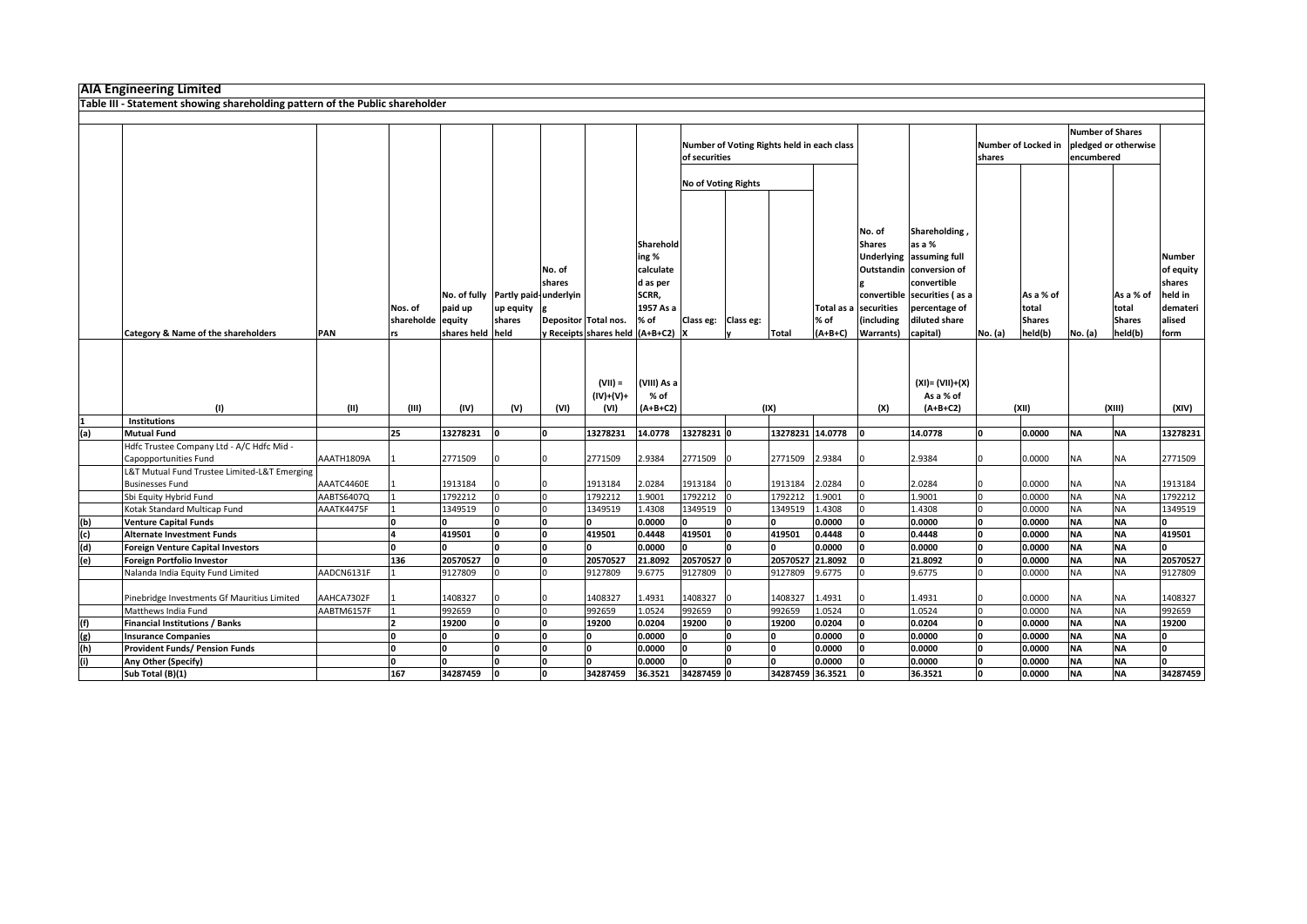|     | Central Government/ State Government(s)/              |       |          |  |                                |        |         |                  |        |         |        |           |           |          |
|-----|-------------------------------------------------------|-------|----------|--|--------------------------------|--------|---------|------------------|--------|---------|--------|-----------|-----------|----------|
|     | <b>President of India</b>                             |       |          |  |                                |        |         |                  |        |         |        |           |           |          |
|     |                                                       |       |          |  |                                |        |         |                  |        |         |        |           |           |          |
|     | Central Government / State Government(s)              |       | 245310   |  | 245310                         | 0.2601 | 245310  | 245310           | 0.2601 | 0.2601  | 0.0000 | <b>NA</b> | <b>NA</b> | 245310   |
|     | Sub Total (B)(2)                                      |       | 245310   |  | 245310                         | 0.2601 | 245310  | 245310           | 0.2601 | 0.2601  | 0.0000 | <b>NA</b> | <b>NA</b> | 245310   |
|     | <b>Non-Institutions</b>                               |       |          |  |                                |        |         |                  |        |         |        |           |           |          |
| (a) | <b>Individuals</b>                                    |       |          |  |                                |        |         |                  |        |         |        | <b>NA</b> | <b>NA</b> |          |
|     | Individual shareholders holding nominal               |       |          |  |                                |        |         |                  |        |         |        |           |           |          |
|     | share capital up to Rs. 2 lakhs.                      | 15798 | 2312263  |  | 2312263                        | 2.4515 | 2312263 | 2312263          | 2.4515 | 2.4515  | 0.0000 | <b>NA</b> | <b>NA</b> | 2312133  |
|     | . Individual shareholders holding nominal             |       |          |  |                                |        |         |                  |        |         |        |           |           |          |
|     | share capital in excess of Rs. 2 lakhs.               |       |          |  |                                | 0.0000 |         |                  | 0.0000 | 0.0000  | 0.0000 | <b>NA</b> | <b>NA</b> |          |
| (b) | <b>NBFCs registered with RBI</b>                      |       |          |  |                                | 0.0000 |         |                  | 0.0000 | 0.0000  | 0.0000 | <b>NA</b> | <b>NA</b> |          |
|     | <b>Trust Employee</b>                                 |       |          |  |                                | 0.0000 |         | I٥               | 0.0000 | 0.0000  | 0.0000 | <b>NA</b> | <b>NA</b> |          |
|     | <b>Overseas Depositories (holding DRs) (balancing</b> |       |          |  |                                |        |         |                  |        |         |        |           |           |          |
| (d) | figure)                                               |       |          |  |                                | 0.0000 |         |                  | 0.0000 | 0.0000  | 0.0000 | <b>NA</b> | <b>NA</b> |          |
| (e) | Any Other (Specify)                                   | 1755  | 2326417  |  | 2326417                        | 2.4665 | 2326417 | 2326417          | 2.4665 | 2.4665  | 0.0000 | <b>NA</b> | <b>NA</b> | 2326417  |
|     | <b>IEPF</b>                                           |       | 1234     |  | 1234                           | 0.0013 | 1234    | 1234             | 0.0013 | 0.0013  | 0.0000 | <b>NA</b> | <b>NA</b> | 1234     |
|     | <b>Trusts</b>                                         |       | 4511     |  | 4511                           | 0.0048 | 4511    | 4511             | 0.0048 | 0.0048  | 0.0000 | <b>NA</b> | <b>NA</b> | 4511     |
|     | <b>Hindu Undivided Family</b>                         | 493   | 102478   |  | 102478                         | 0.1086 | 102478  | 102478           | 0.1086 | 0.1086  | 0.0000 | <b>NA</b> | <b>NA</b> | 102478   |
|     | Non Resident Indians (Non Repat)                      | 249   | 93404    |  | 93404                          | 0.0990 | 93404   | 93404            | 0.0990 | 0.0990  | 0.0000 | <b>NA</b> | <b>NA</b> | 93404    |
|     | Non Resident Indians (Repat)                          | 482   | 113561   |  | 113561                         | 0.1204 | 113561  | 113561           | 0.1204 | 0.1204  | 0.0000 | <b>NA</b> | <b>NA</b> | 113561   |
|     | <b>Clearing Member</b>                                | 73    | 23616    |  | 23616                          | 0.0250 | 23616   | 23616            | 0.0250 | 0.0250  | 0.0000 | <b>NA</b> | <b>NA</b> | 23616    |
|     | <b>Bodies Corporate</b>                               | 450   | 1987613  |  | 1987613                        | 2.1073 | 1987613 | 1987613          | 2.1073 | 2.1073  | 0.0000 | <b>NA</b> | <b>NA</b> | 1987613  |
|     | Sub Total (B)(3)                                      | 17553 | 4638680  |  | 4638680                        | 4.9180 | 4638680 | 4638680          | 4.9180 | 4.9180  | 0.0000 | <b>NA</b> | <b>NA</b> | 4638550  |
|     | <b>Total Public Shareholding (B)=</b>                 |       |          |  |                                |        |         |                  |        |         |        |           |           |          |
|     | $(B)(1)+(B)(2)+(B)(3)$                                | 17722 | 39171449 |  | 39171449  41.5302  39171449  0 |        |         | 39171449 41.5302 |        | 41.5302 | 0.0000 | <b>NA</b> | <b>NA</b> | 39171319 |

Details of the shareholders acting as persons in Concert including their Shareholding (No. and %):<br>
No. of Shares

**No. of shareholders** 

**(2) The above format needs to disclose name of all holders holding more than 1% of total number of shares**

**(3) W.r.t. the information pertaining to Depository Receipts, the same may be disclosed in the respective columns to the extent information available and the balance to be disclosed as held by custodian.**

**Details of Shares which remain unclaimed may be given hear along with details such as number of shareholders, outstanding shares held in demat/unclaimed suspense account, voting rights which are frozen etc.**

**Note :**

**(1) PAN would not be displayed on website of Stock Exchange(s).**